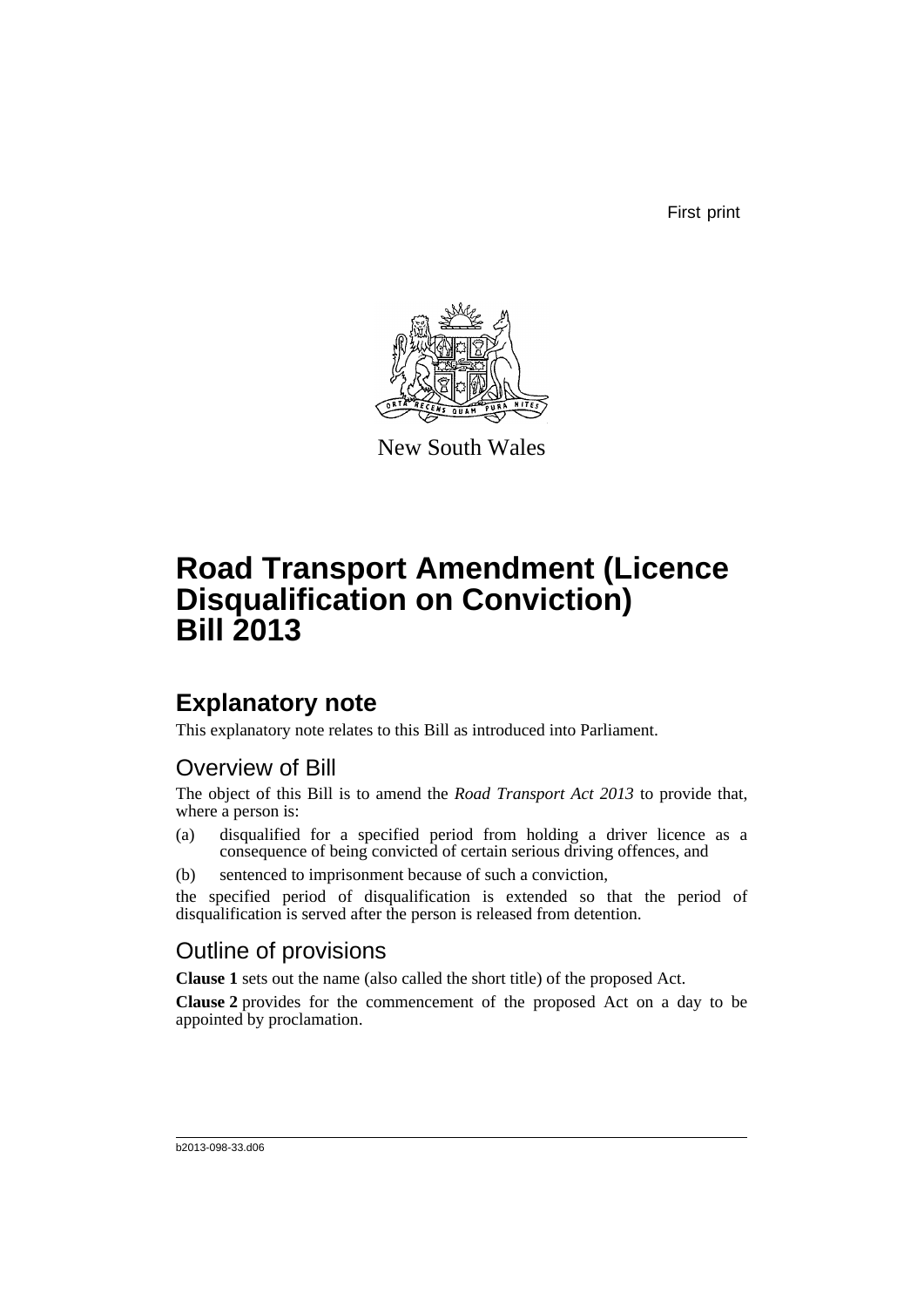Road Transport Amendment (Licence Disqualification on Conviction) Bill 2013

Explanatory note

#### **Schedule 1 Amendment of Road Transport Act 2013 No 18**

**Schedule 1** inserts proposed section 206A into the Act to give effect to the object outlined in the Overview above. The proposed section applies to major offences within the meaning of the Act (such as dangerous driving causing death or serious injury and offences involving alcohol or drugs) and also second or subsequent offences under section 115 (Races, attempts on speed records and other speed trials) and section 116 (2) (Conduct associated with road and drag racing and other activities). The proposed section will not apply to any period the convicted person is released on parole nor to sentences that are to be served in the community or by way of home detention.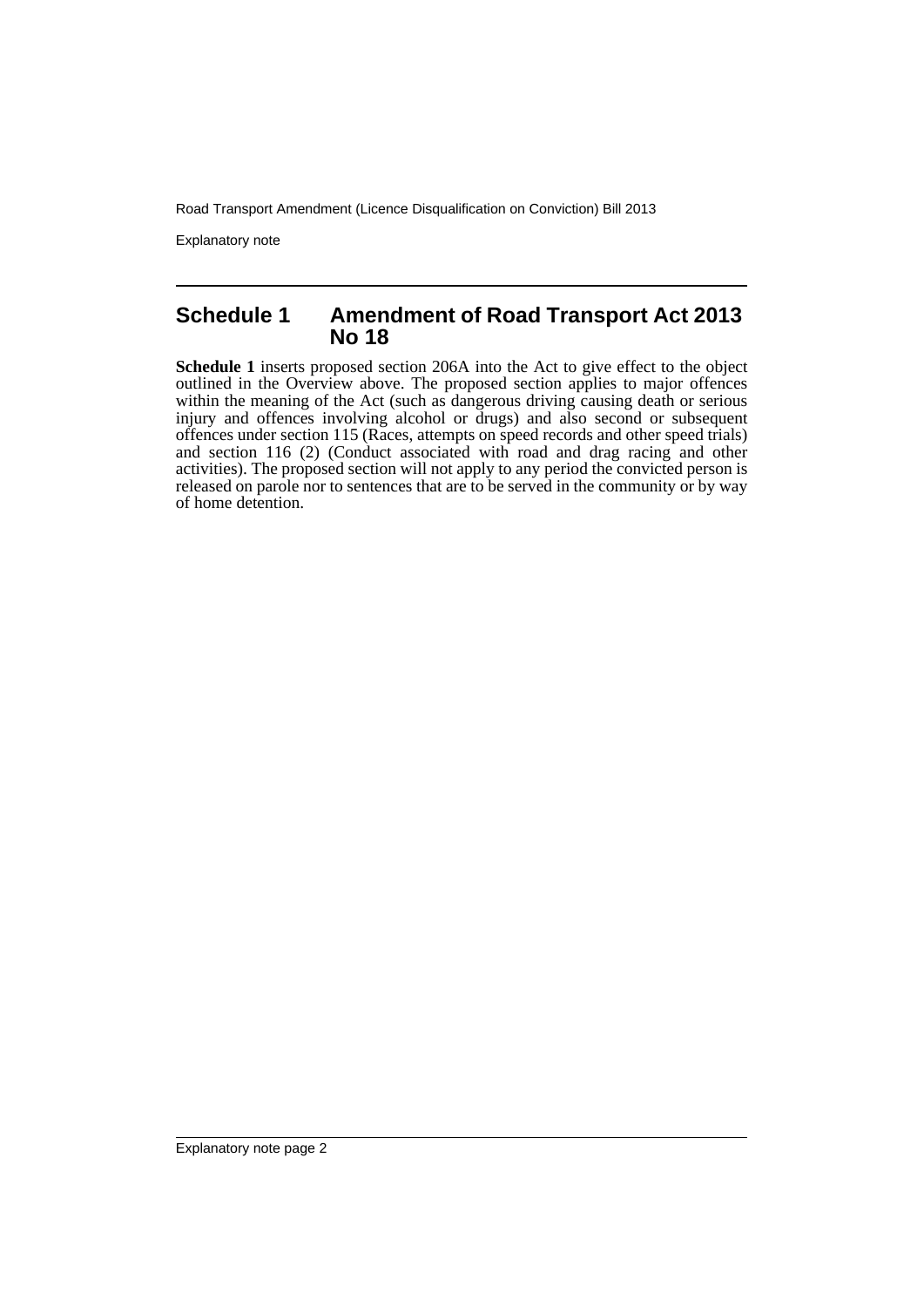First print



New South Wales

# **Road Transport Amendment (Licence Disqualification on Conviction) Bill 2013**

## **Contents**

|                                                       | Page |
|-------------------------------------------------------|------|
| 1 Name of Act                                         |      |
| 2 Commencement                                        |      |
| Schedule 1 Amendment of Road Transport Act 2013 No 18 | 3    |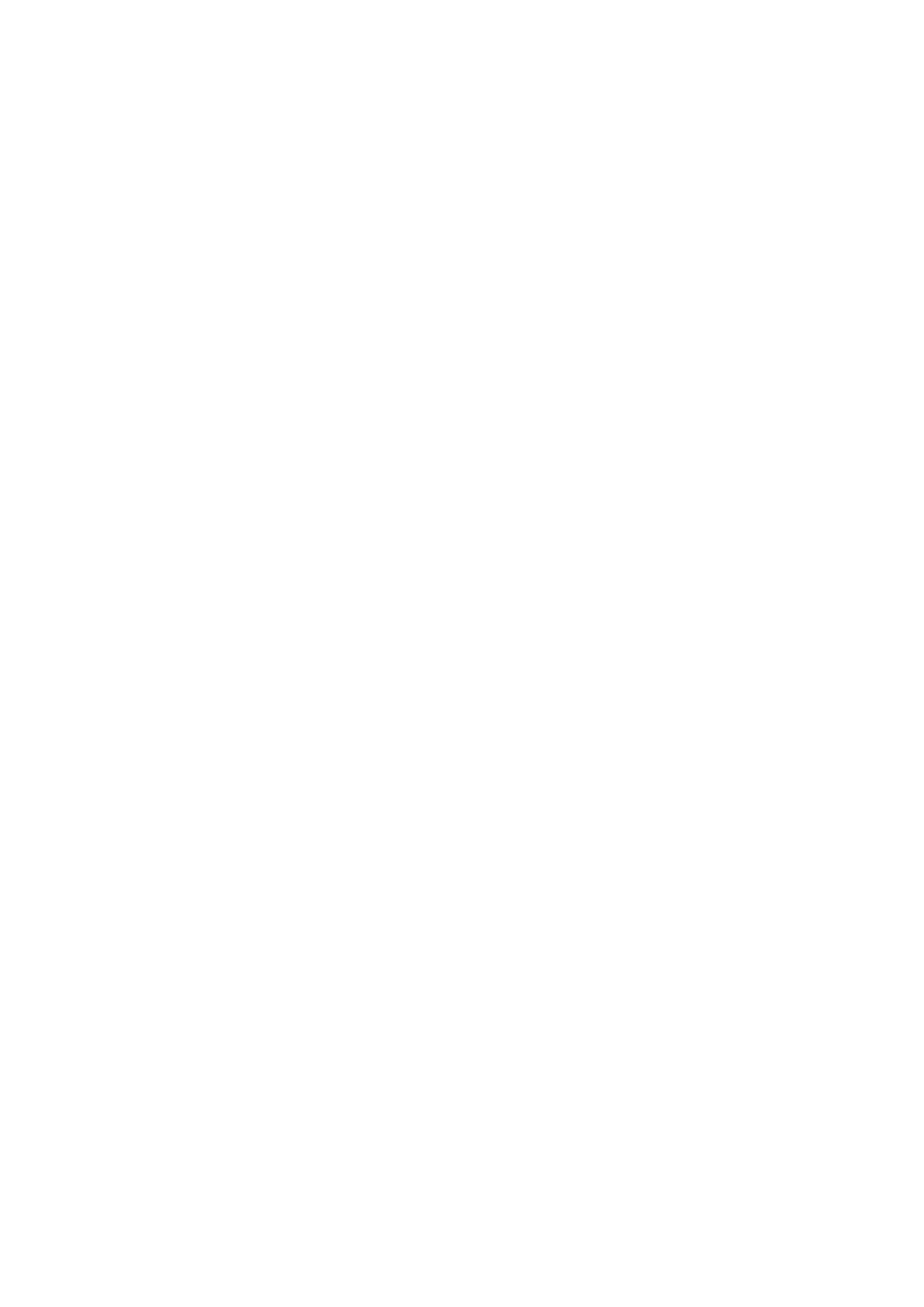

New South Wales

# **Road Transport Amendment (Licence Disqualification on Conviction) Bill 2013**

No , 2013

#### **A Bill for**

An Act to amend the *Road Transport Act 2013* in relation to the period of disqualification from driving imposed on conviction for an offence.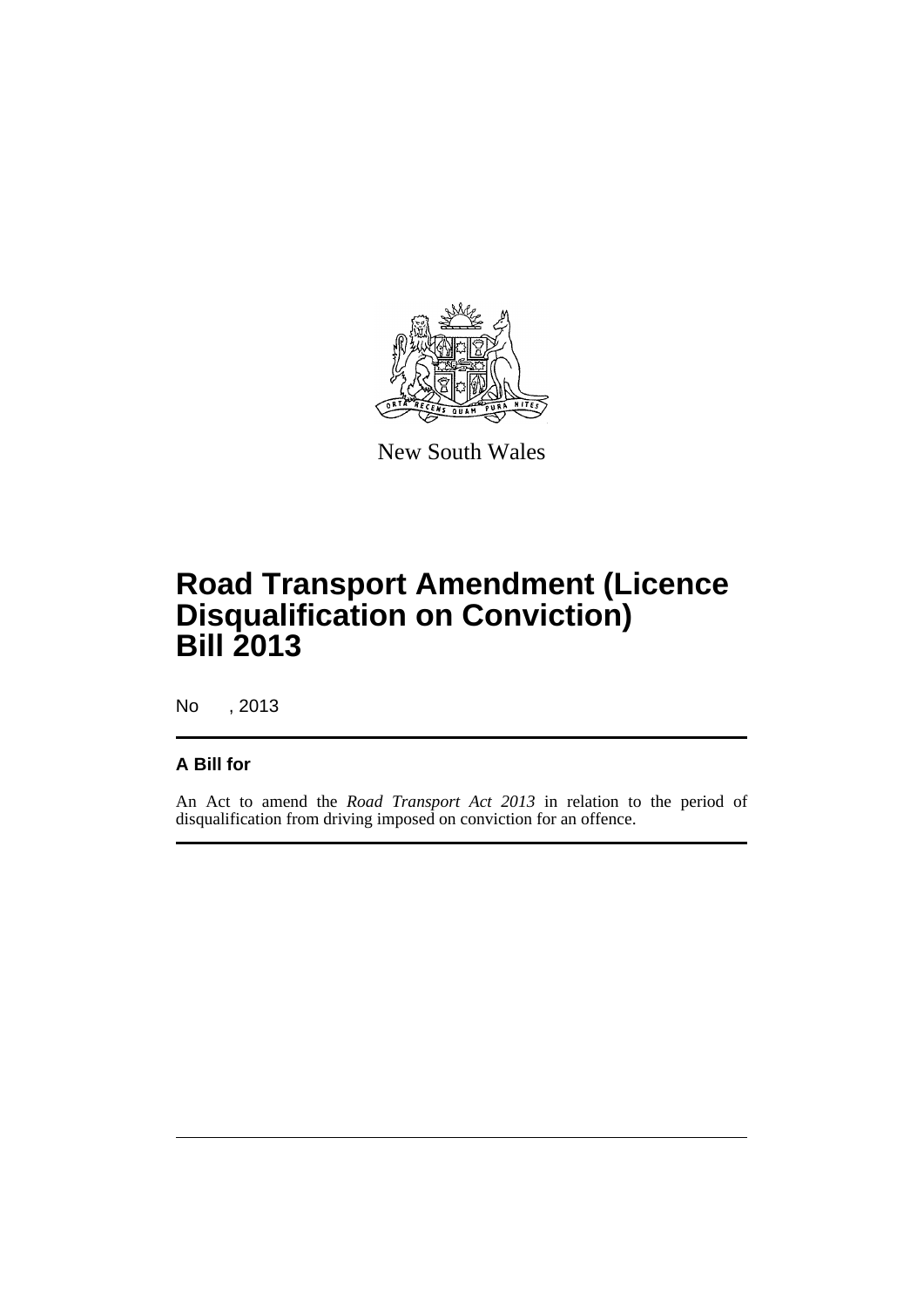<span id="page-5-1"></span><span id="page-5-0"></span>

| The Legislature of New South Wales enacts:                                                     |                     |
|------------------------------------------------------------------------------------------------|---------------------|
| Name of Act                                                                                    | 2                   |
| This Act is the Road Transport Amendment (Licence Disqualification<br>on Conviction) Act 2013. | 3<br>$\overline{4}$ |
| <b>Commencement</b>                                                                            | 5                   |
| This Act commences on a day to be appointed by proclamation.                                   | 6                   |
|                                                                                                |                     |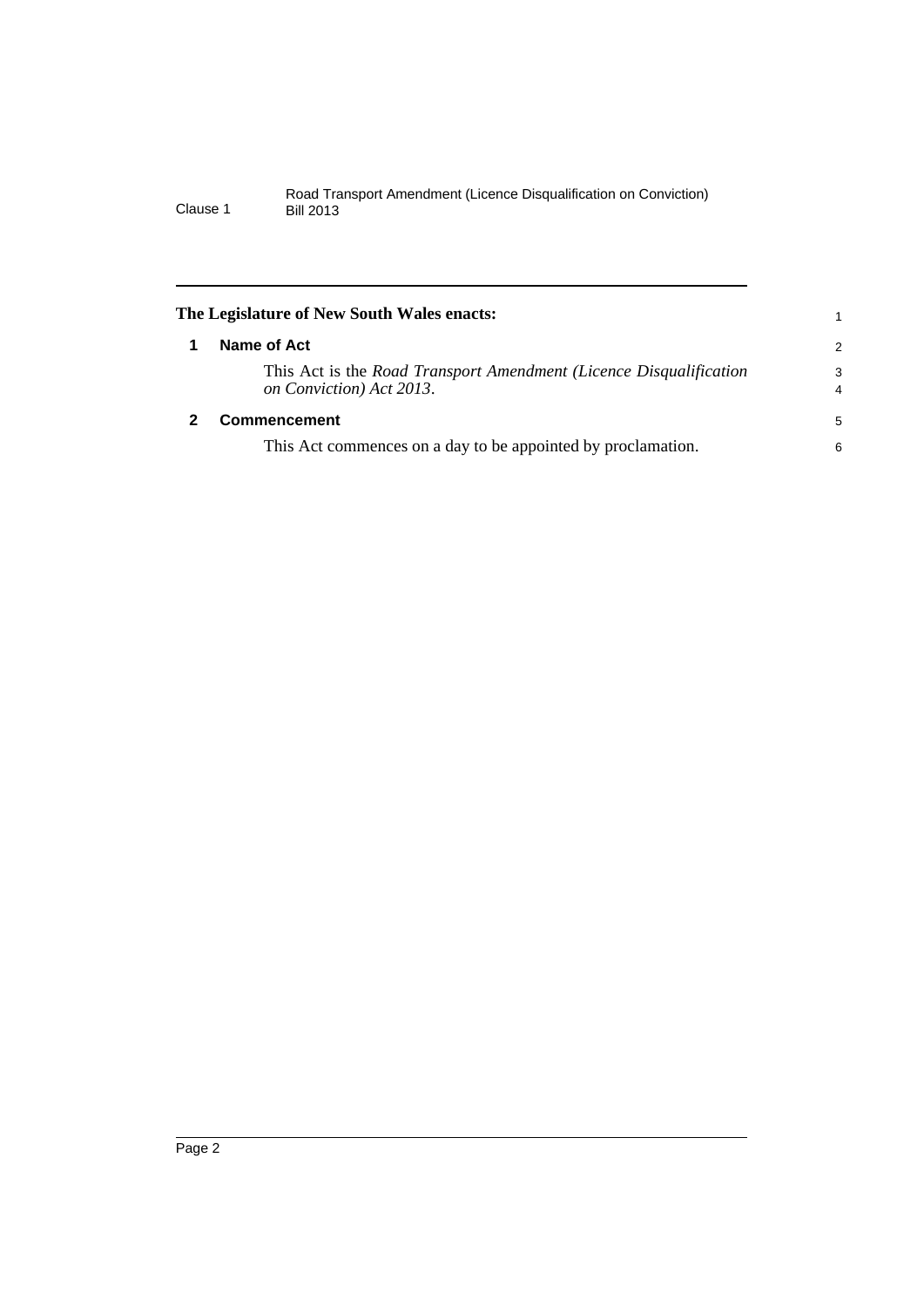Road Transport Amendment (Licence Disqualification on Conviction) Bill 2013

Amendment of Road Transport Act 2013 No 18 Schedule 1

<span id="page-6-0"></span>

| <b>Schedule 1</b>         |     | <b>Amendment of Road Transport Act 2013</b><br><b>No 18</b>                                                                                                                                                                                                  | $\mathbf{1}$<br>2        |
|---------------------------|-----|--------------------------------------------------------------------------------------------------------------------------------------------------------------------------------------------------------------------------------------------------------------|--------------------------|
| <b>Section 206A</b>       |     |                                                                                                                                                                                                                                                              | 3                        |
| Insert after section 206: |     |                                                                                                                                                                                                                                                              |                          |
| 206A                      |     | Effect of imprisonment on period of disqualification                                                                                                                                                                                                         | 5                        |
|                           | (1) | In this section:<br><i>major disqualification offence means:</i><br>a major offence, or<br>(a)                                                                                                                                                               | 6<br>$\overline{7}$<br>8 |
|                           |     | an offence against section 115 or 116 $(2)$ .<br>(b)<br><i>sentence</i> does not include:                                                                                                                                                                    | 9<br>10                  |
|                           |     | a suspended sentence, or<br>(a)<br>(b)<br>a sentence (or any part of a sentence) that is to be served in<br>the community or by way of home detention.                                                                                                       | 11<br>12<br>13           |
|                           | (2) | This section applies to a person who is, after the commencement<br>of this section:                                                                                                                                                                          | 14<br>15                 |
|                           |     | disqualified from holding a driver licence for a specified<br>(a)<br>period as a consequence of the person being convicted by<br>a court of a major disqualification offence (whether or not<br>the disqualification is imposed by an order of a court), and | 16<br>17<br>18<br>19     |
|                           |     | sentenced to imprisonment as a result of that conviction.<br>(b)                                                                                                                                                                                             | 20                       |
|                           | (3) | The specified period of disqualification of the person is extended<br>(by the operation of this section) by any period of imprisonment<br>under that sentence that is served after the commencement of the<br>disqualification.                              | 21<br>22<br>23<br>24     |
|                           | (4) | For the purposes of this section, a period of imprisonment does<br>not include any period that the person has been released on<br>parole.                                                                                                                    | 25<br>26<br>27           |